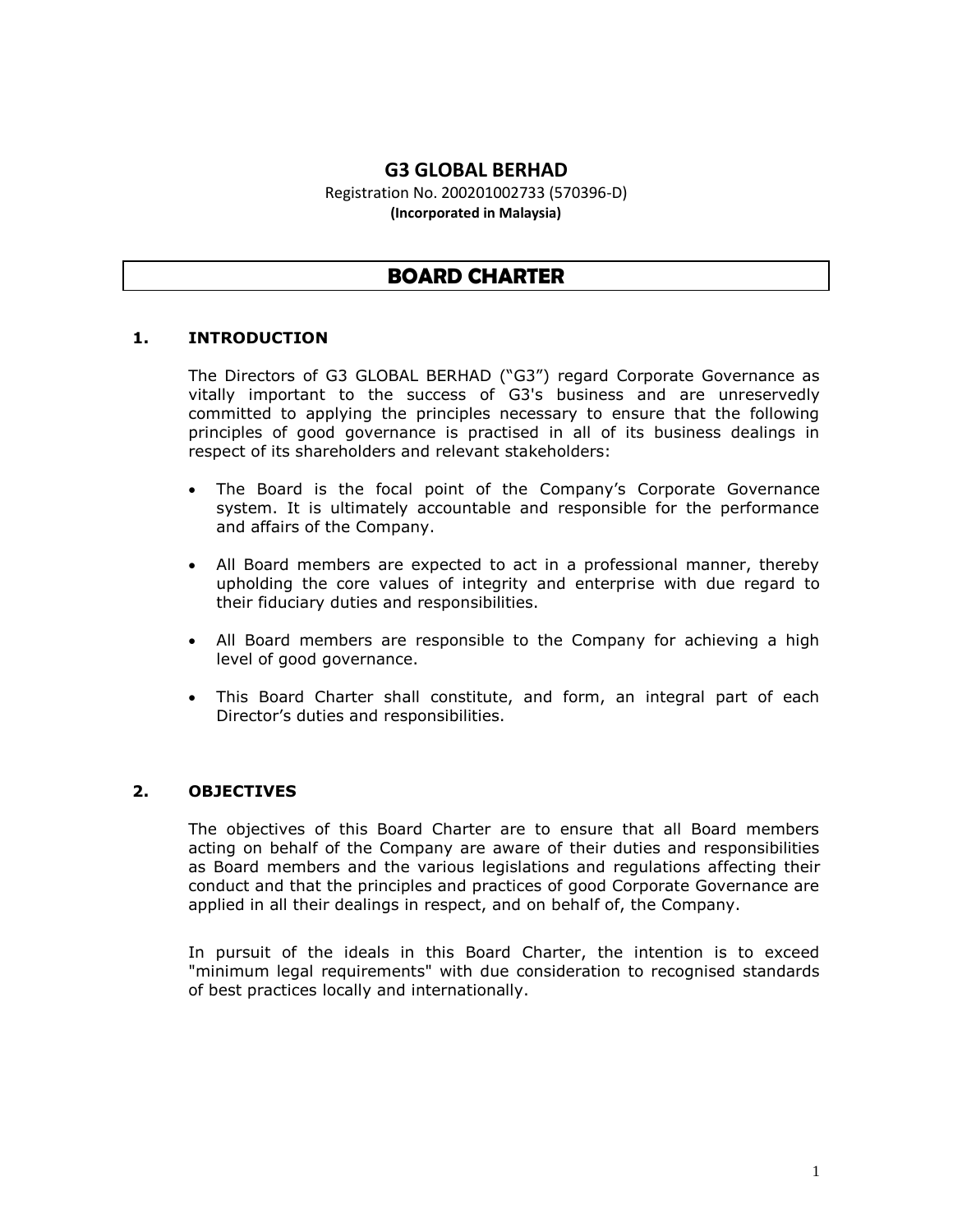#### **3. THE BOARD**

#### **3.1 Role**

- 3.1.1 The Board is charged with leading and managing the Company in an effective and responsible manner. Each Director has a legal duty to act in the best interest of the Company. The Directors, collectively and individually, are aware of their responsibilities to shareholders and stakeholders for the manner in which the affairs of the Company are managed. The Board sets the Company's values and standards and ensures that its obligations to its shareholders and stakeholders are understood and met.
- 3.1.2 The Board understands that the responsibility for good Corporate Governance rests with them and therefore strives to follow the principles and best practices stated in the Malaysian Code of Corporate Governance ("MCCG"). The Board includes a narrative statement in its Company's Annual Report on the extent of compliance with the principles and best practices in Corporate Governance pursuant to Paragraph 15.25 of the Listing Requirements ("LR").
- 3.1.3 The Company complies with the various guidelines issued by Bursa Malaysia Securities Berhad ("Bursa Securities") and the Securities Commission Malaysia ("SC") relating to disclosure and internal audit functions.
- 3.1.4 Duties of the Board include establishing the corporate vision and mission, as well as the philosophy of the Company, setting the aims of the Management and monitoring the performance of the Management.
- 3.1.5 The Board assumes, amongst others, the following specific duties:
	- a) Reviewing and adopting a strategic direction for the Company;
	- b) Overseeing the conduct of the Company's businesses;
	- c) Identifying principal risks and ensuring the implementation of appropriate internal controls and mitigation measures;
	- d) Reviewing the adequacy and the integrity of the management information and internal controls system of the Company.
	- e) Establishing a succession plan within the Group;
	- f) Overseeing the development and implementing of a shareholder communications policy for the company; and
	- g) Commits to the Group sustainability in evolving global environment, social and governance (ESG) aspect of business which underpins sustainability.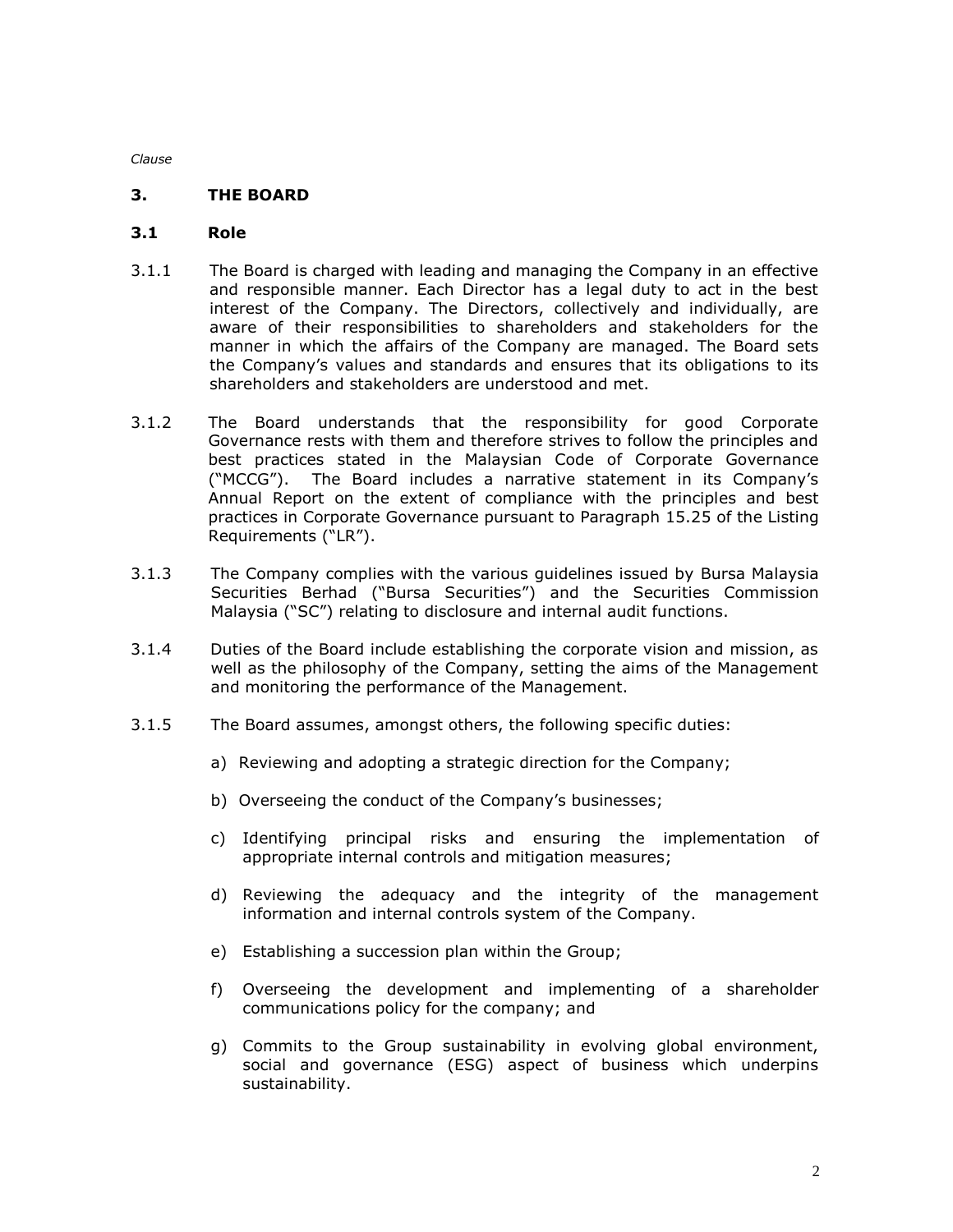- 3.1.6 The Board has established written procedures determining which issues require a decision of the full Board and which issues can be delegated to Board Committees or the Management.
- 3.1.7 The Board reserves full decision-making powers on the key matters reserved for Board's approval, including but not limited to the following matters:
	- a) Strategic goals, strategic direction and significant policies for the Company;
	- b) Major investments, major acquisition and disposals, new businesses, material agreements, corporate proposals, major capital expenditures, annual budgets and funding decisions;
	- c) Material acquisitions and disposition of assets not in the ordinary course of business;
	- d) Investments in capital projects;
	- e) Annual and quarterly financial results;
	- f) Conflict of interest issues relating to a substantial shareholder or a Director;
	- g) Authority levels;
	- h) Treasury policies;
	- i) Risk management policies;
	- j) Appointment and succession planning for Board, Managing Director and Key Senior Management;
	- k) Approval of Board and Senior Management remuneration policies; and
	- l) Key human resource issues.
- 3.1.8 The Board has established a procedure whereby the Directors, collectively or individually, may seek independent professional advice in furtherance of their duties at the Company's expense.

### **3.2 Board Meetings**

- 3.2.1 The Board shall meet on a quarterly basis, but in any event, not less than once in every three (3) months, or whenever deemed necessary.
- 3.2.2 Individual directors must attend at least 50% of the Board meetings held in each financial year or such other percentage as may be prescribed by the LR. Directors are expected to participate fully, and constructively in Board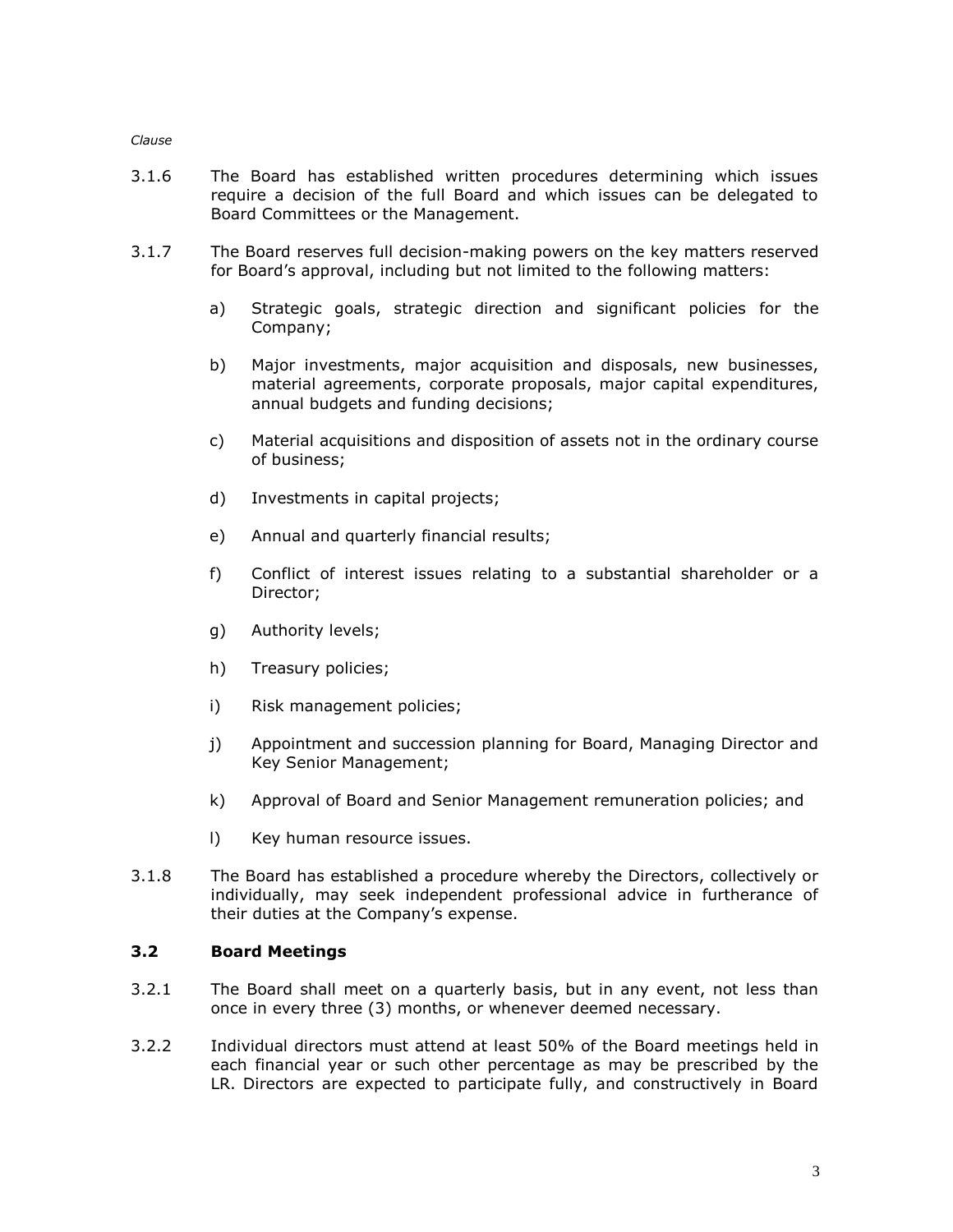*Clause* discussions and other activities and to bring the benefits of their particular knowledge, skills and abilities to the Board.

- 3.2.3 The board meetings shall be conducted pursuant to the Constitution of the Company, the Companies Act, relevant laws, guidelines and best governance practices.
- 3.2.4 Board discussions will be open and constructive, recognising that genuinely held differences in opinion could bring greater clarity and lead to better decisions. The Chairman will, nevertheless, seek a consensus of the Board may, where considered necessary, call for a vote.
- 3.2.5 The Board and Board Committees are also allowed to carry out the resolution by way of circulation.
- 3.2.6 The participation of the Director can be facilitated by means of video or telephone conferencing.
- 3.2.7 Head of the respective division units and relevant management personnel may be invited to attend to the Board Meetings.
- 3.2.8 All discussions and their records will remain confidential unless there is a specific direction from the Board to the contrary, or disclosure is required by law.
- 3.2.9 Directors are required to inform the Board of potential conflict of interest that may have in relation to particular items of business or transaction. Subject to provisions of relevant laws and guidelines, these Directors shall abstain from deliberation and determination of those matters.

### **3.3 Composition and Board Balance**

- 3.3.1 The Board consists of qualified individuals with diverse experiences, backgrounds and perspectives. The composition and size of the Board is such that it facilitates the making of informed and critical decisions.
- 3.3.2 In accordance with the LR, at least two (2) or one-third (1/3), whichever is higher, of the Board members are Independent Directors. The Board shall endeavor to achieve 50% Independent Directors.
- 3.3.3 Profiles of Board members are included in the Annual Report of the Company.
- 3.3.4 The Independent Directors provide independent judgement, experience and objectivity without being subordinated to operational considerations.
- 3.3.5 The Independent Directors help to ensure that the interests of all shareholders, and not only the interests of a particular fraction or group, are indeed taken into account by the Board and that the relevant issues are subjected to objective and impartial consideration by the Board.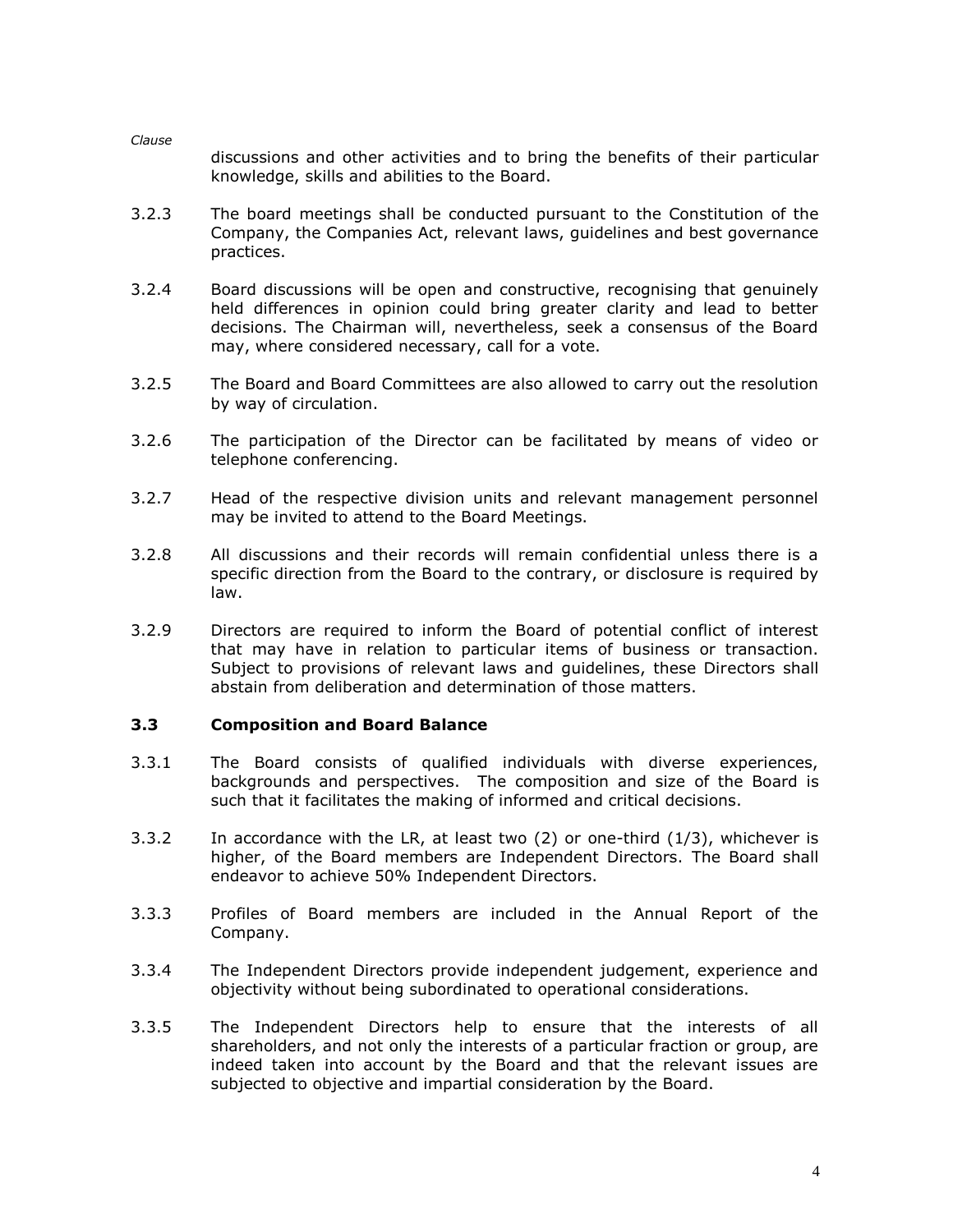- 3.3.6 The views of the Independent Directors should carry significant weight in the Board's decision-making process.
- 3.3.7 The Board may appoint a Senior Independent Director to whom shareholders' concerns can be conveyed if there are reasons that contact through the normal channels of the Chairman or the Executive Directors have failed to resolve them. The Senior Independent Director chairs the meetings between the Non-Executive Directors where both the Chairman and Executive Directors do not attend.
- 3.3.8 If, on any matter discussed at a Board meeting, any Director holds views contrary to those of any of the other Directors, the Board minutes will clearly reflect this.
- 3.3.9 The positions of Chairman of the Board and Managing Director should be held by different individuals.
- 3.3.10 Where appropriate, the Chairman of the Board should not be the chairman/member of the Board Committees.
- 3.3.11 The Board shall endeavor to achieve 30% female Directors.

### **3.4 Appointments**

- 3.4.1 The appointment of a new Director is a matter for consideration and decision by the full Board upon appropriate recommendation from the Nomination Committee.
- 3.4.2 All nominations of candidates for the positions of Director must be submitted to the Nomination Committee for consideration. The Nomination Committee shall review base on the Directors Fit and Proper Policy of the Company.
- 3.4.3 New Directors are expected to have such expertise so as to qualify them to make a positive contribution to the Board performance of its duties and to give sufficient time and attention to the affairs of the Company. The selection of a candidate for the Board shall be based on their capabilities, expertise and experience and other qualities in meeting the needs of the Group regardless of gender.
- 3.4.4 The Company Secretary has the responsibility of ensuring that relevant procedures relating to the appointments of new Directors are properly executed.
- 3.4.5 Upon the appointment of a new Director, the Company Secretary advises the Director of his/her principal duties and responsibilities and explains the restrictions to which he or she is subject to in relation to price-sensitive information and dealings in the Company's securities. Thereafter, all Directors are provided with appropriate briefings on the Company's affairs and up-to-date Corporate Governance materials published by the relevant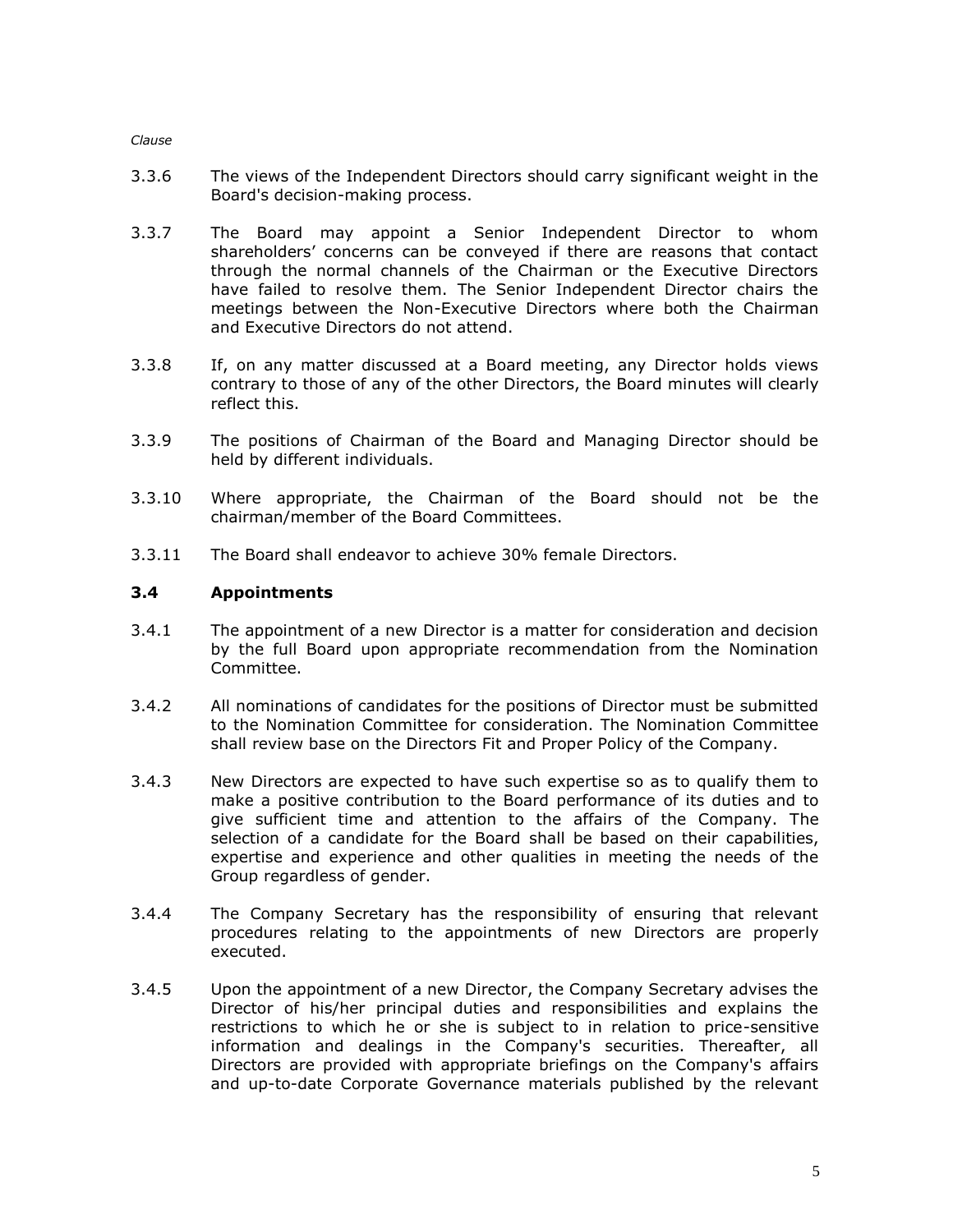bodies.

- 3.4.6 The Company has adopted an induction programme for newly appointed Directors. The induction programme aims at communicating to the newly appointed Directors, the Company's vision and mission, its philosophy and nature of business, current issues within the Company, the corporate strategy and the expectations of the Company concerning input from Directors. The Company Secretary is primarily responsible for the induction programme with appropriate assistance from other senior Executive Directors.
- 3.4.7 The Company has adopted educational / training programmes to update the Board in relation to new developments pertaining to the laws and regulations and changing commercial risks which may affect the Board and/or the Company.
- 3.4.8 In addition to the Mandatory Accredited Programme (MAP) as required by the Bursa Securities, Board members are also encouraged to attend training programmes conducted by highly competent professionals and which are relevant to the Company's operations and business. The Board will assess the training needs of the Directors and disclose in the Annual Report the trainings attended by the Directors.
- 3.4.9 The directorships held by any Board member at any one time shall not exceed five (5) in listed companies.
- 3.4.10 Executive Directors should not take on more than one (1) non-executive directorship, and no individual should chair the Board of more than one (1) major Company outside the Group.

# **3.5 Re-election**

3.5.1 All Directors are subject to retirement by rotation in accordance to the Constitution of the Company, the Companies Act, relevant laws and guidelines.

# **3.6 Supply of Information**

- 3.6.1 The Company aims to provide all Directors with timely and quality information and in a form and manner appropriate for them to discharge their duties effectively.
- 3.6.2 The Management is responsible for providing the Board with the required information in an appropriate and timely manner. The Chairman, assisted by the Company Secretary, assesses the type of information required to be provided to the Board. If the information provided by the Management is insufficient, the Board will make further enquiries where necessary to which the persons responsible will respond as fully and promptly as possible.
- 3.6.3 A full agenda and comprehensive Board papers are circulated to all Directors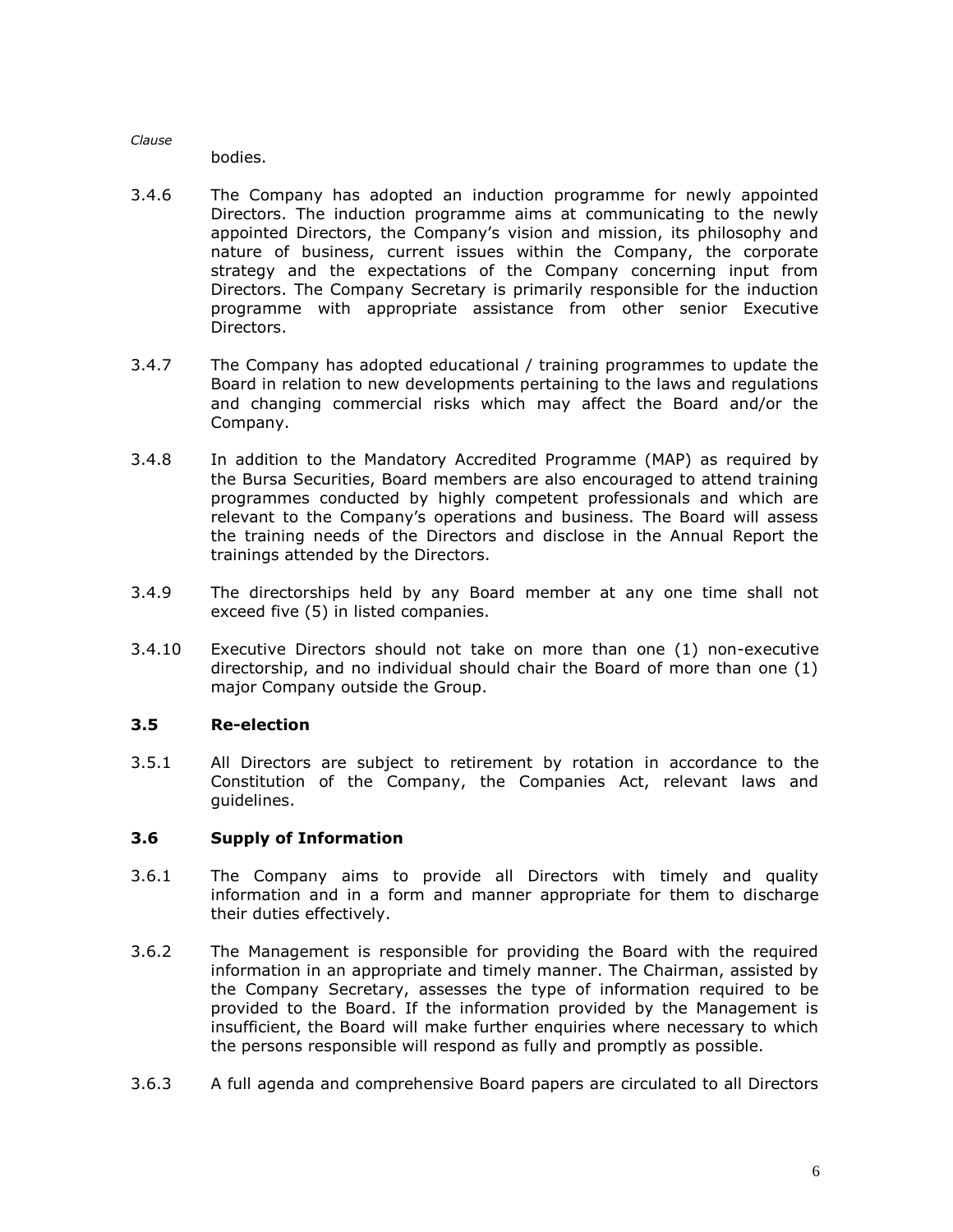well in advance of each Board meeting.

- 3.6.4 Amongst others, the Board papers include the following:
	- a) Quarterly financial report and report on the Company's cash and borrowing positions;
	- b) A current review of the operations of the Company;
	- c) Minutes of meetings of all Committees of the Board;
	- d) Internal Audit Report; and
	- e) Directors' share-dealings.
- 3.6.5 Full Board minutes of each Board meeting are kept by the Company Secretary and are available for inspection by any Director during office hours.

#### **4. POSITION DESCRIPTION**

### **4.1 Chairman**

- 4.1.1 The Chairman is responsible for leadership of the Board in ensuring the effectiveness of all aspects of its role. The Chairman is responsible for:
	- a) leading the Board in setting the values and standards of the Company;
	- b) maintaining a relationship of trust with and between the Executive and Non-Executive Directors;
	- c) ensuring the provision of accurate, timely and clear information to Directors;
	- d) ensuring effective communication with shareholders and relevant stakeholders;
	- e) arranging regular evaluation of the performance of the Board, its Committees and individual Directors;
	- f) facilitating the effective contribution of Non-Executive Directors and ensuring constructive relations be maintained between Executive and Non-Executive Directors.
- 4.1.2 The Chairman, in consultation with the Executive Directors and the Company Secretary, sets the agenda for Board meetings and ensures that all relevant issues are on the agenda.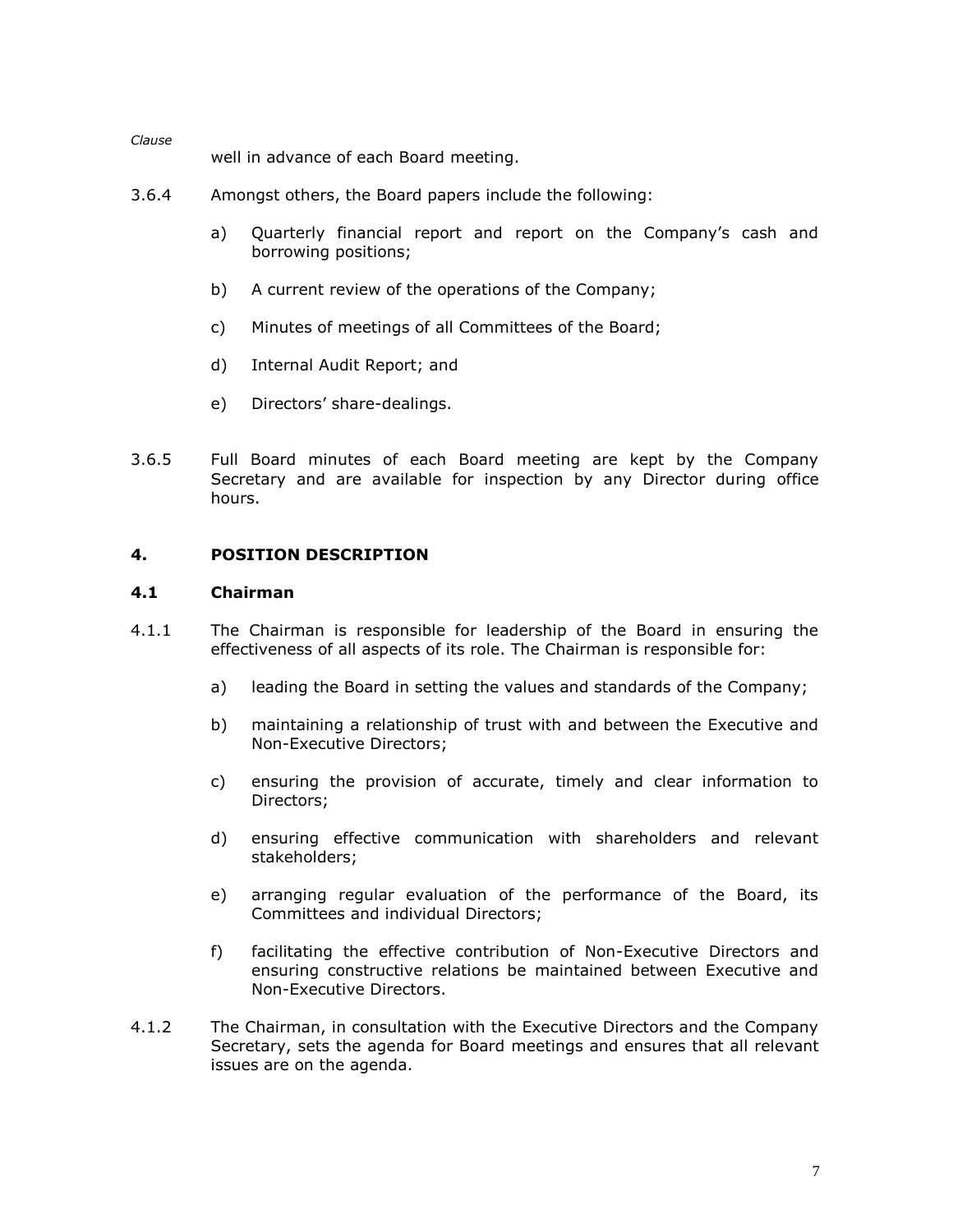- 4.1.3 The Chairman is responsible for managing the business of the Board to ensure that:
	- all Directors are properly briefed on issues arising at Board meetings.
	- sufficient time is allowed for the discussion of complex or contentious issues and, where appropriate, arranging for informal meetings beforehand to enable thorough preparation for the Board discussion.
	- the issues discussed are forward looking and concentrates on strategy.
- 4.1.4 The Chairman ensures that every Board resolution is put to vote to ensure the will of the majority prevails.
- 4.1.5 The Chairman ensures that Executive Directors look beyond their executive functions and accept their full share of responsibilities on governance.
- 4.1.6 In the case of an equality of votes, the Chairman of the Board meeting shall have a second or casting vote. However, the Chairman will have no casting vote if two (2) Directors form a quorum, or if there are only two (2) Directors competent to vote on the question at issue.

### **4.2 Managing Director**

- 4.2.1 The responsibilities of the Managing Director include:
	- (a) Manage the Company and Group's operation and resources.
	- (b) Propose strategic plans/business plans/proposals for adoption by the Board.
	- (c) Ensure that Board's decisions are implemented.
	- (d) Ensure the Company and Group's vision, management philosophy and business strategy are effectively understood and applied by Management and employees.
	- (e) Provide strong leadership to lead the Management Team.
	- (f) Ensure the establishment of a clear management structure with appropriately delegated responsibilities.

### **4.3 Executive Directors**

- 4.3.1 The Executive Directors are the conduit between the Board and the Management in ensuring the success of the Company's governance and management functions.
- 4.3.2 The Executive Directors have the executive responsibility for the day-to-day operation of the Company's business.
- 4.3.3 The Executive Directors implement the policies, strategies and decisions adopted by the Board.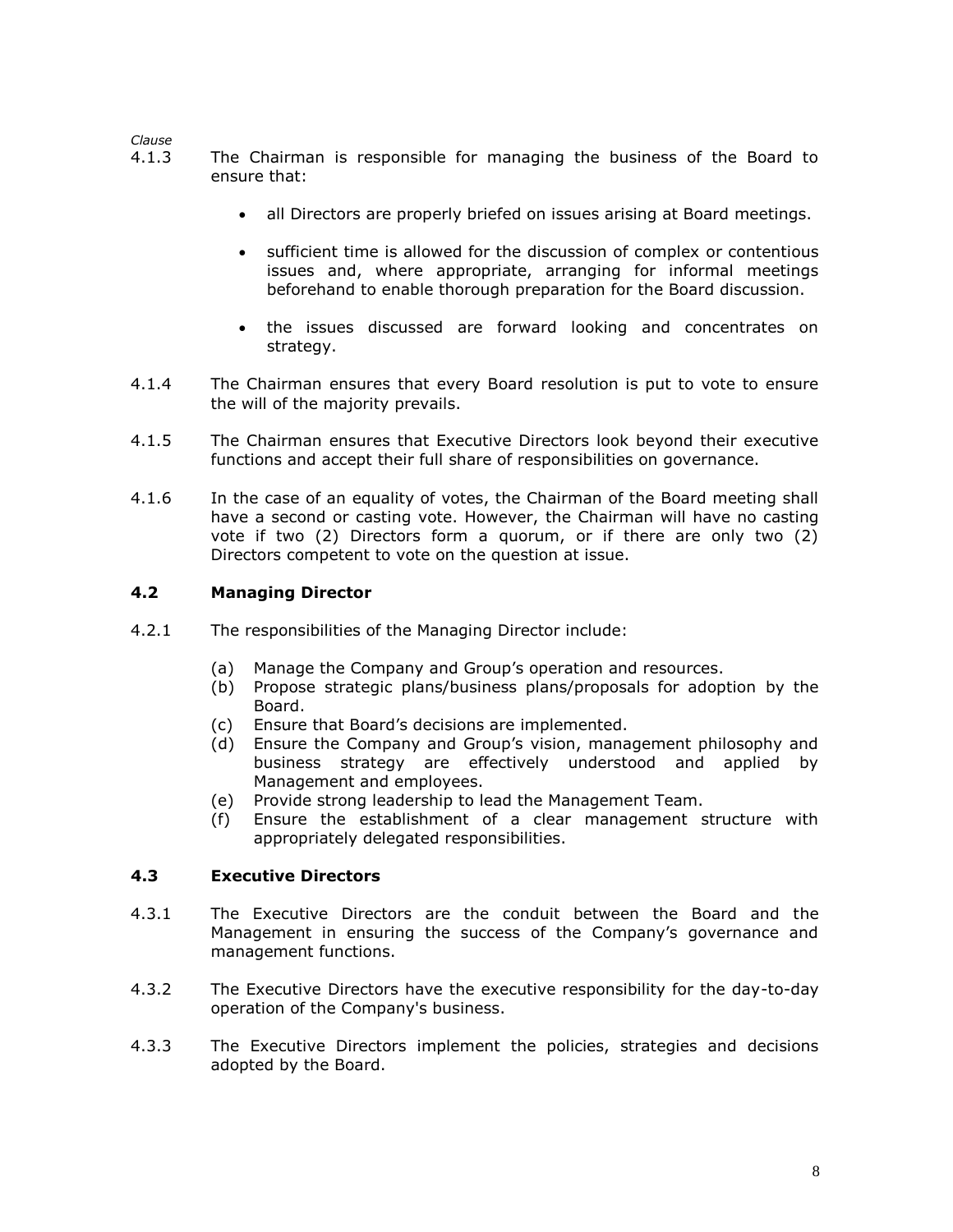4.3.4 All Board authorities conferred on the Management is delegated through the Executive Directors.

### **4.4 Independent Non-Executive Directors**

- 4.4.1 The Independent Non-Executive Directors should provide and enhance the necessary independent judgement and objectivity to the Board, and ensure effective checks and balances on the Board.
- 4.4.2 They should constructively challenge and contribute to the development of business strategy and direction of the Company;
- 4.4.3 Ensure that the interest of the shareholders are taken into account by the Board in its decision-making.

### **4.5 Non-Independent Non-Executive Directors**

4.5.1 The Non-Independent Non-Executive Directors should constructively challenge and contribute to the development of business strategy and direction of the Company.

### **5. BOARD COMMITTEES**

- 5.1 The Board appoints the following Board Committees with specific terms of reference:
	- Audit Committee
	- Nominating Committee
	- Remuneration Committee
	- Risk Management Committee

Independent and Non-Executive Directors play a leading role in these Committees. The Management and third parties are co-opted to the Committees as and when required.

5.2 The Committees shall operate under clearly defined Terms of Reference and scope of work. The Committees are authorised by the Board to deal with and deliberate on matters delegated to them within their Terms of Reference. The Chairman of the respective Committees reports to the Board on the outcome of the Committee meetings.

### **6. REMUNERATION LEVELS OF DIRECTORS**

6.1 The Company aims to set remuneration at levels which are sufficient to attract and retain the Directors needed to run the Company successfully, taking into consideration all relevant factors including the function, workload and responsibilities involved, but without paying more than is necessary to achieve this goal.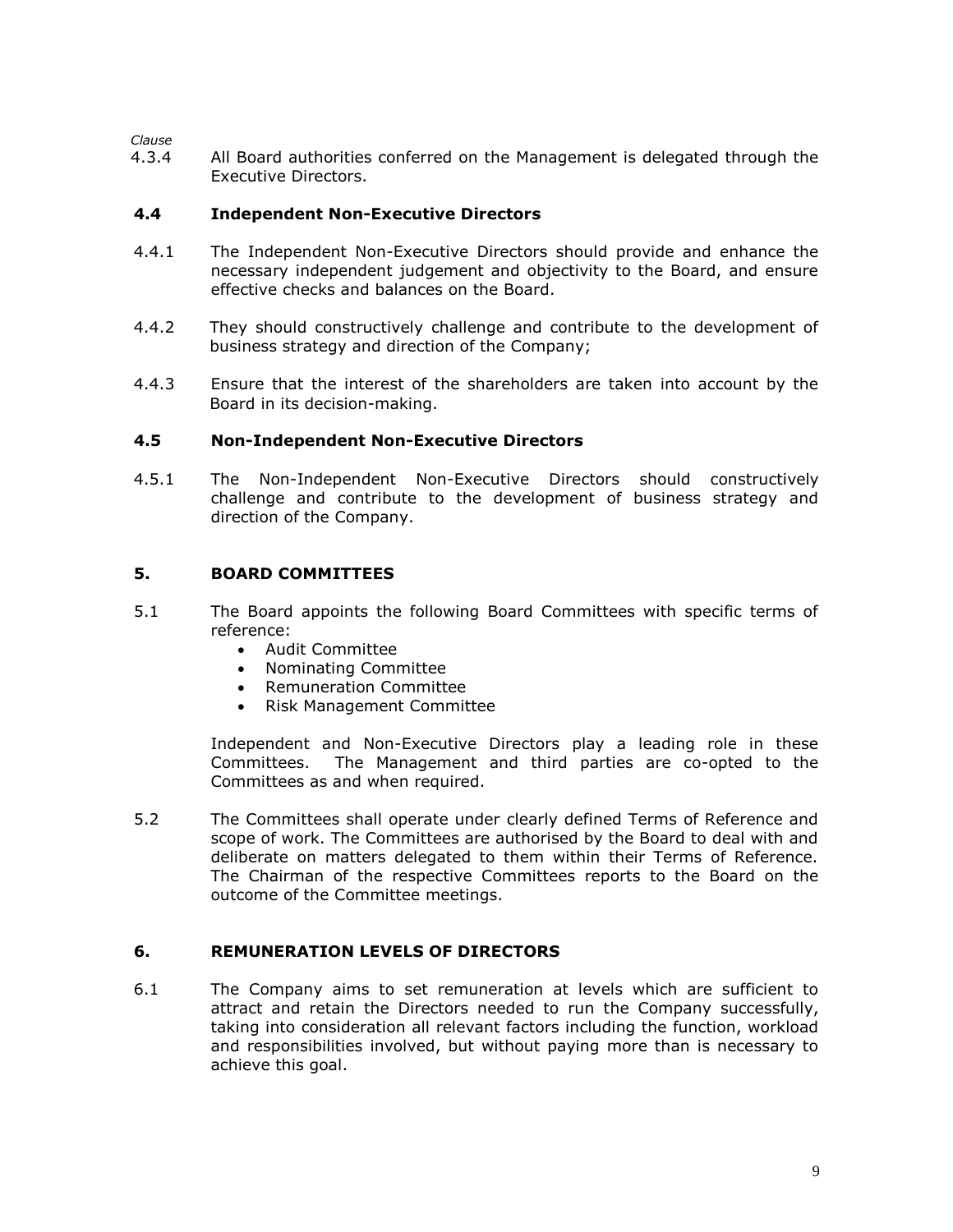- 6.2 The level of remuneration for Director is recommended by the Remuneration Committee in accordance with the Company's Constitution, and after giving due consideration to the Directors' performance and the compensation levels for comparable positions among other similar industry.
- 6.3 The level of remuneration for the Executive Directors is determined by the Remuneration Committee based on the performance of the Group and the Company and the achievement of the goals, including quantified organisational targets, key performance indicators and personal achievement, after giving due consideration to the compensation levels for comparable positions among other similar Malaysian public listed companies.
- 6.4 The remuneration of Non-Executive Directors should reflect the contribution and level of responsibilities undertaken by them.
- 6.5 Non-Executive Directors are entitled to participate in the Company's Employee Share Options Scheme (ESOS) subject to approval at a General Meeting. Non-Executive Directors who participated in the ESOS are prohibited to sell, transfer or assign the shares within one (1) year from the date of offer of such options.
- 6.6 There is adequate disclosure in the Annual Report with a note on the remuneration of Directors.

### **7. FINANCIAL REPORTING**

### **7.1 Transparency**

- 7.1.1 The Company aims to present a clear and balanced assessment of the Company's financial position and future prospects that extends to the interim and price-sensitive information and other relevant reports submitted to regulators.
- 7.1.2 The Directors ensure that the financial statements are prepared so as to give a true and fair view of the current financial status of the Company in accordance with the approved accounting standards.
- 7.1.3 The Company's practice is to announce to Bursa Securities its quarterly financial results as early as possible within two (2) months after the end of each quarterly financial period.
- 7.1.4 The Auditors Report shall contain a statement from the Auditors explaining their responsibility in forming an independent opinion, based on their audit, of the financial statements.

### **7.2 Company Auditors**

7.2.1 The Board has established formal and transparent arrangements for considering how financial reporting and internal control principles will be applied and for maintaining an appropriate relationship with the Company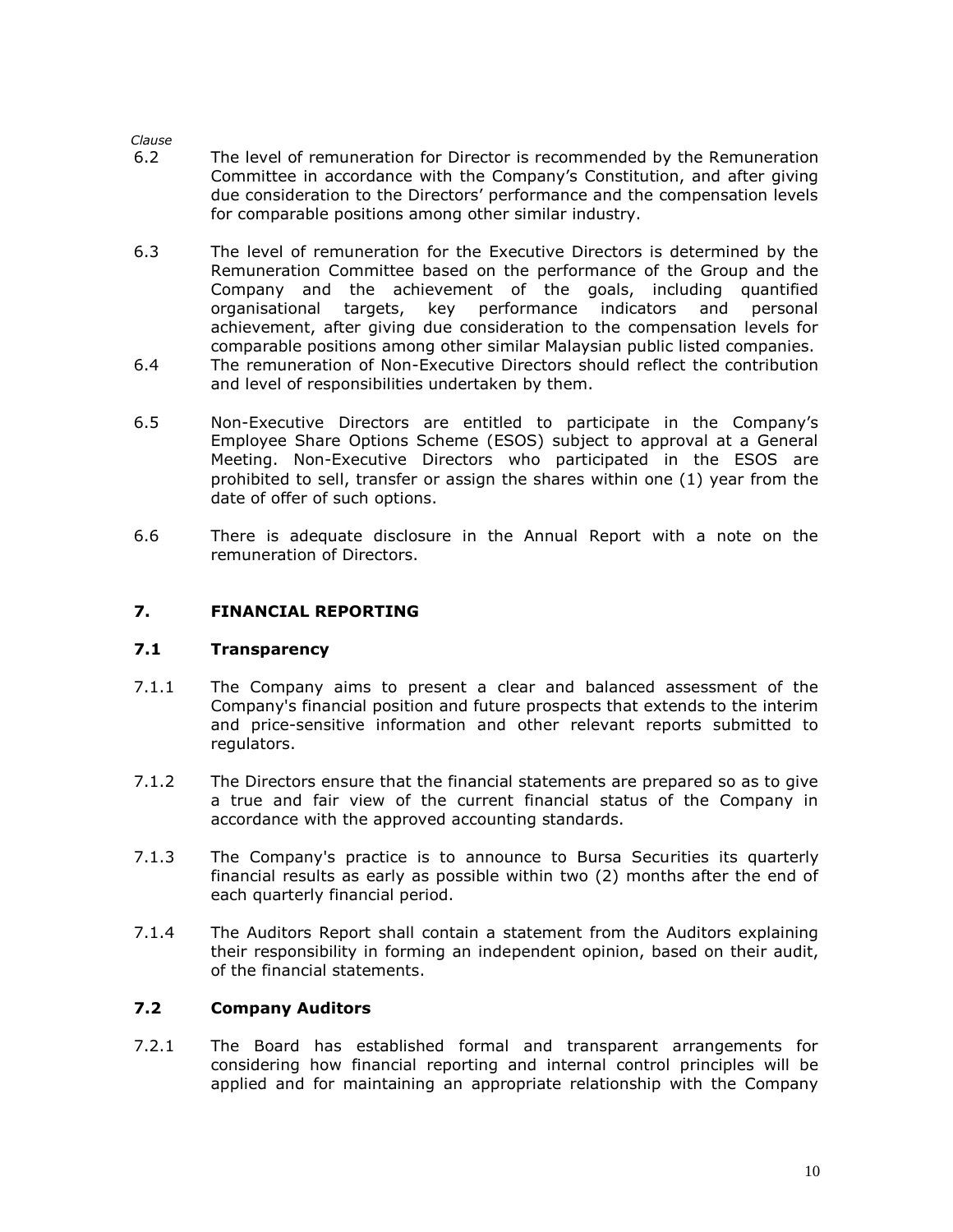Auditors through its Audit Committee.

*Clause*

- 7.2.2 The Audit Committee also keeps under review the scope and results of the audit and its cost effectiveness and the independence and objectivity of the Company Auditors. The Company ensures that the Company Auditors do not supply a substantial volume of non-audit services to the Company.
- 7.2.3 Appointment of the Company Auditors is subject to approval of shareholders at General Meetings. The Company Auditors have to retire during the AGM every year and be re-appointed by shareholders as Auditors of the Company until the conclusion of the next AGM.

# **7.3 Internal Controls and Risk Management**

- 7.3.1 The Company has an internal audit function, which critically reviews all aspects of the Company's activities and its internal controls. Comprehensive audits of the practices, procedures, expenditure and internal controls of all business and support units and subsidiaries are undertaken on a regular basis. The Internal Auditor has direct access to the Board through the Chairman of the Audit Committee.
- 7.3.2 The Board ensures the system of internal controls is reviewed on a regular basis.
- 7.3.3 The Audit Committee receives reports regarding the outcome of such reviews on a regular basis.

# **8. GENERAL MEETINGS**

# **8.1 Annual General Meeting (AGM)**

- 8.1.1 The Company regards general meeting and AGM as an important event in the corporate calendar of which all Directors and key senior executives should attend.
- 8.1.2 General Meeting and AGM should be conducted in accordance with the Company's Constitution, Companies Act 2016, Listing Requirements and good governance practices.
- 8.1.3 The Company regards the general meeting and AGM as the principal forum for dialogue with shareholders and aims to ensure that the AGM provides an important opportunity for effective communication with, and constructive feedback from, the Company's shareholders.
- 8.1.4 The Chairman encourages active participation by the shareholders during the general meeting and AGM.
- 8.1.5 The Company ensure leveraging on technology to facilitate remote shareholders' participation at the general meetings and AGM, and voting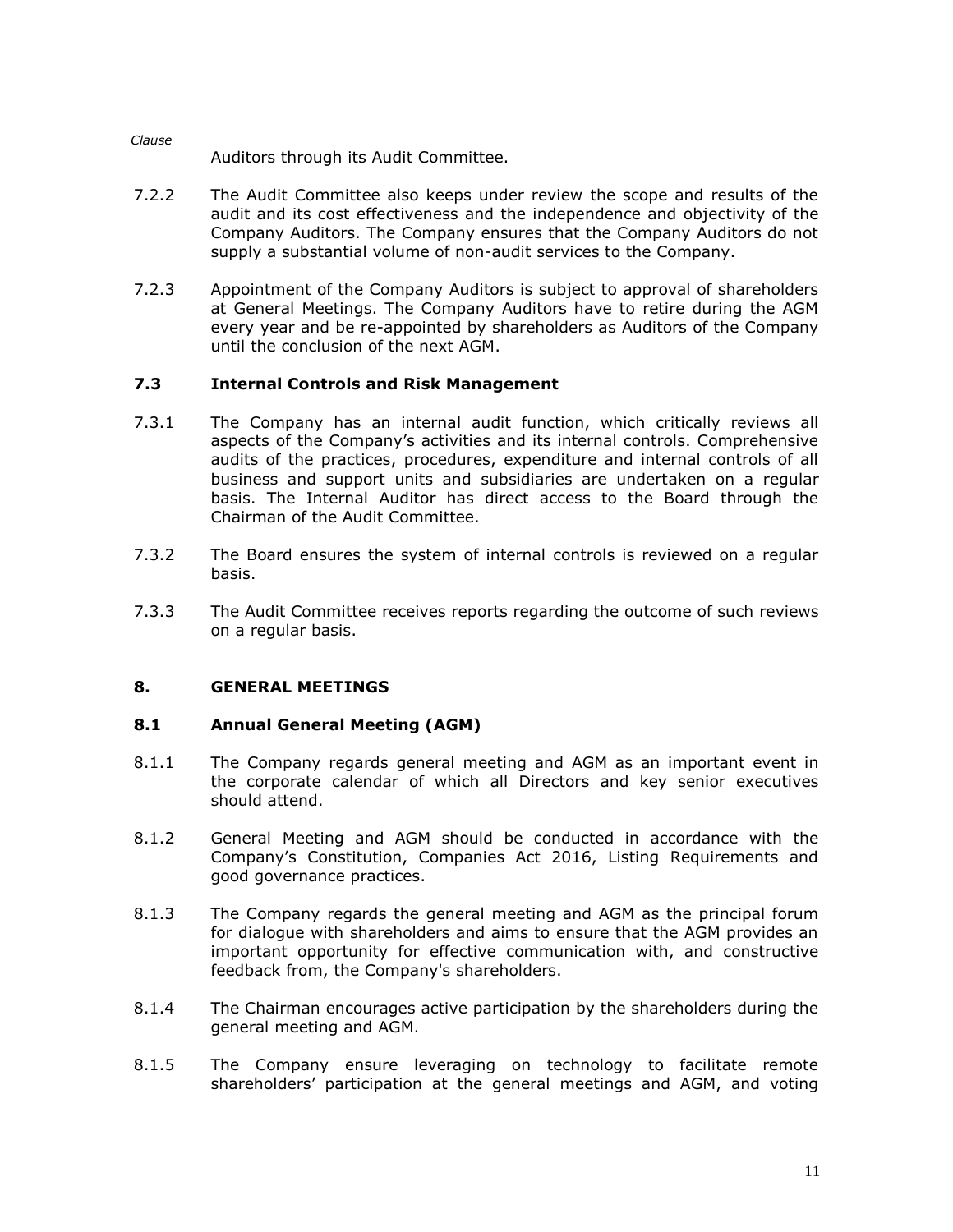including voting in absentia.

- 8.1.6 The Board must ensure that the conduct of a virtual general meeting and AGM (fully virtual or hybrid) support meaningful engagement between the board, senior management and shareholders.
- 8.1.7 The Chairman of the Board should ensure that general meetings and AGM support meaningful engagement between the Board, Senior Management and shareholders.
- 8.1.8 The Chairman and, where appropriate, the Executive Directors responds to shareholders' queries during the meeting. Where necessary, the Chairman will undertake to provide a written answer to any significant question that cannot be readily answered at the meeting.

### **8.2 Extraordinary General Meeting (EGM)**

8.2.1 The Directors will consider requisitions by shareholders to convene an EGM or any other urgent matters requiring immediate attention of the Company.

### **9. INVESTOR RELATIONS AND SHAREHOLDER COMMUNICATION**

- 9.1 The Board acknowledges the need for shareholders to be informed of all material business matters affecting the Company and as such adopts an open and transparent policy in respect of its relationship with its shareholders and investors.
- 9.2 The Board ensures the timely release of financial results on a quarterly basis to provide shareholders with an overview of the Company's performance and operations in addition to the various announcements made during the year.
- 9.3 The Company conducts dialogues with financial analysts from time to time as a means of effective communication that enables the Board and Management to convey information relating to the Company's performance, corporate strategy and other matters affecting shareholders' interests.
- 9.4 The Company's website provides easy access to corporate information pertaining to the Company and its activities and is continuously updated.

# **10. RELATIONSHIP WITH OTHER STAKEHOLDERS**

In the course of pursuing the vision and mission of the Company, the Board recognises that no Company can exist by maximising shareholders value alone. In this regards, the needs and interests of other stakeholders are also taken into consideration.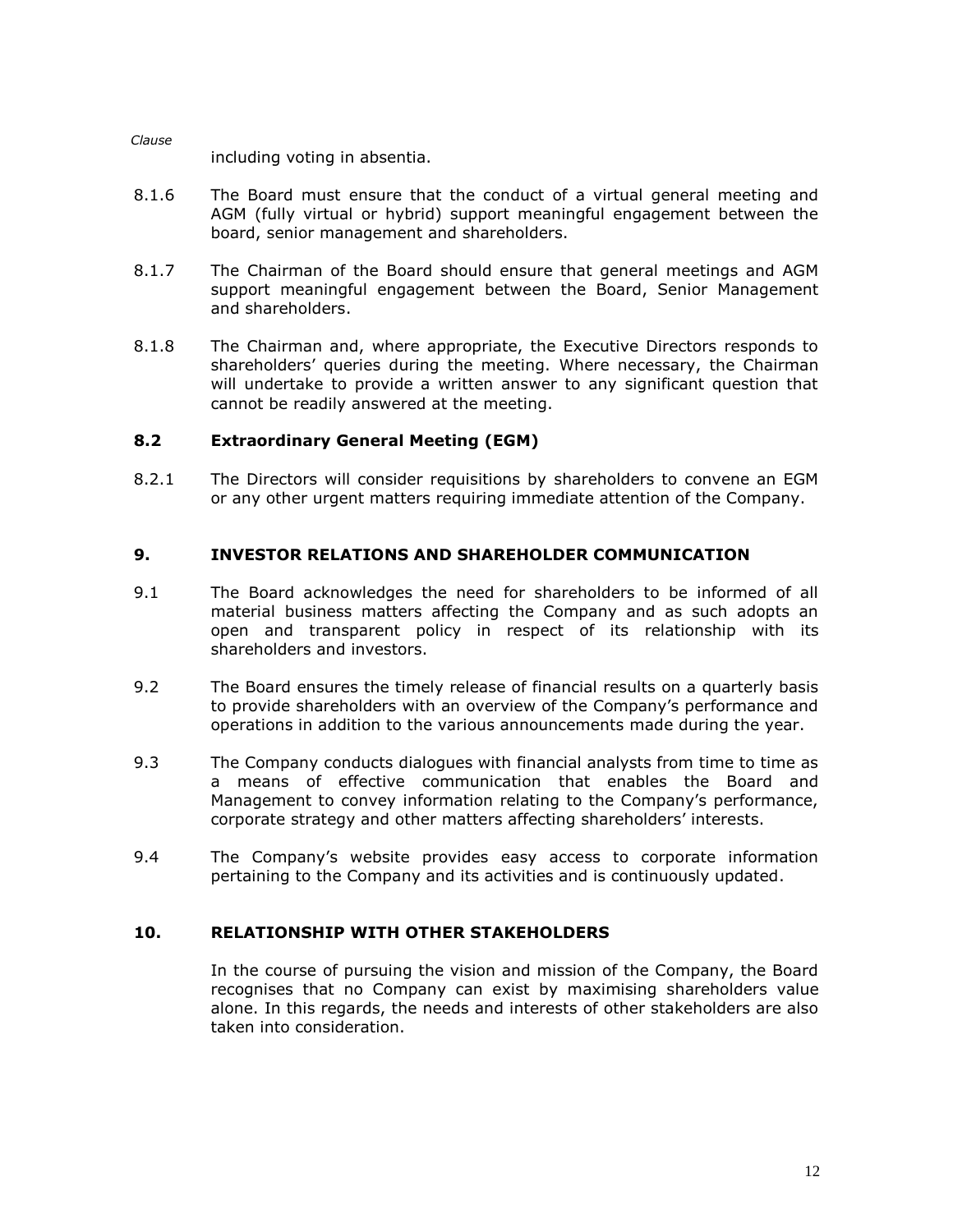### **10.1 Employees**

- 10.1.1 The Board acknowledges that the employees are invaluable assets of the Company and play a vital role in achieving the vision and mission of the Company.
- 10.1.2 The Company adopts comprehensive and documented policies and procedures with respect to the following:
	- a) Occupational safety and health with the objective of providing a safe and healthy working environment for all employees; and
	- b) Industrial relations with the objective of managing employees' welfare and well-being in the workplace.

### **10.2 Environment**

- 10.2.1 The Board acknowledges the need to safeguard and minimise the impact to the environment in the course of achieving the Company's vision and mission.
- 10.2.2 The Company adopts comprehensive and documented policies and procedures as part of its commitment to protect the environment and contribute towards sustainable development.
- 10.2.3 The Company supports initiatives on environmental issues.

# **10.3 Social Responsibility**

- 10.3.1 The Board acknowledges that the Company should play a vital role in contributing towards the welfare of the community in which it operates.
- 10.3.2 The Company adopts comprehensive and documented policies and procedures towards responsible marketing and advertising of its products and services.
- 10.3.3 The Company supports charitable causes and initiatives on community development projects.

# **10.4 Corporate sustainability**

10.4.1 The Board together with Management takes responsibility for the governance of sustainability in the Group and the Company and adopt various measures and good practices to promote sustainability.

# **11 COMPANY SECRETARY**

11.1 The Board appoints the Company Secretary, who plays an important advisory role, and ensures that the Company Secretary fulfils the functions